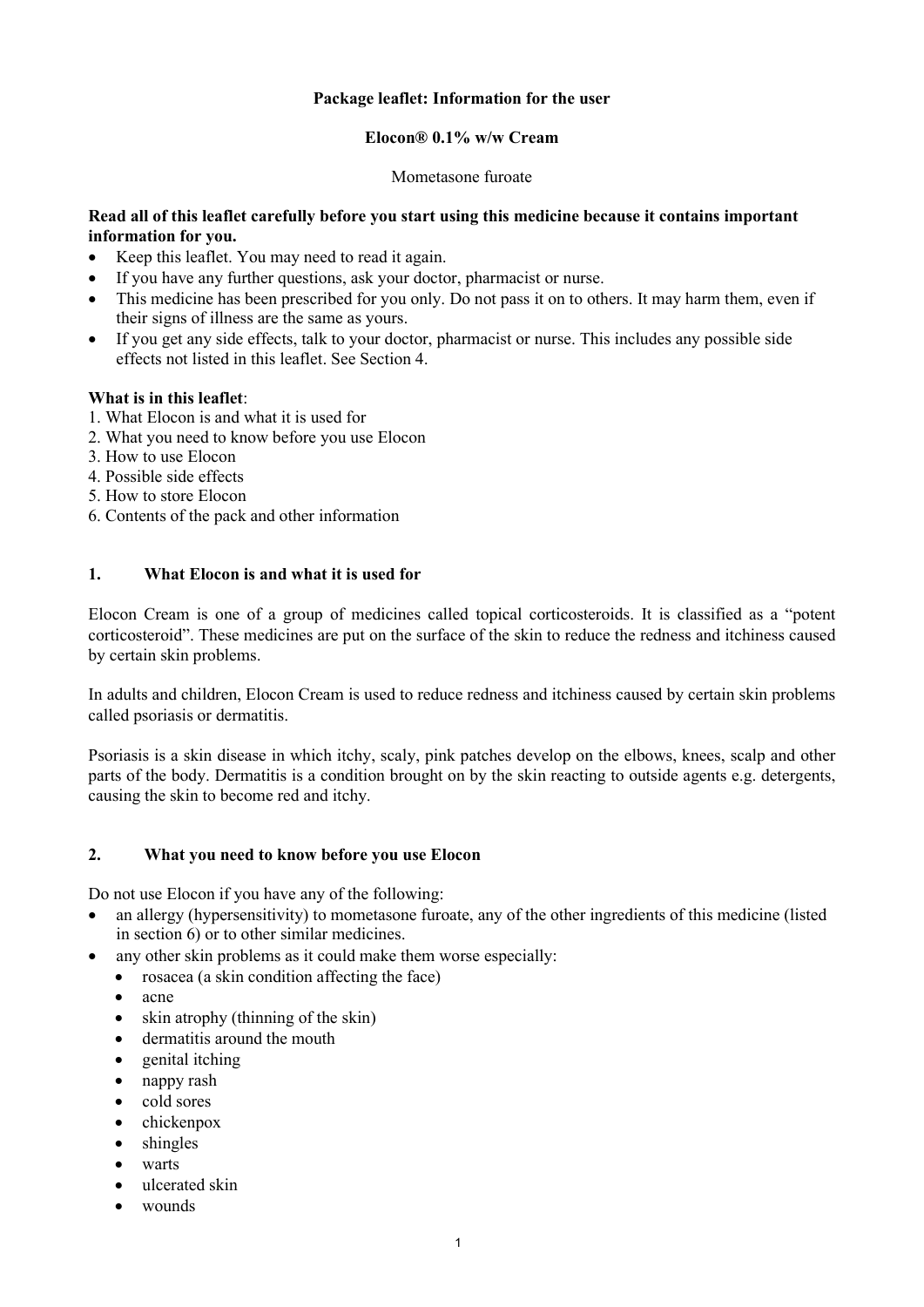• other skin infections

Ask your doctor or pharmacist if you are not sure.

# **Warnings and Precautions**

Contact your doctor if your psoriasis gets worse or you get raised bumps filled with pus under your skin.

Contact your doctor immediately if you experience blurred vision or other visual disturbances.

If your skin becomes irritated or sensitive after using Elocon, you should stop using it and tell your doctor.

If you think that you have developed an infection on your skin while using Elocon, you should tell your doctor.

Side effects that may happen with inhaled or oral corticosteroids may also occur with corticosteroids used on the skin, especially in infants and children.

If you use more than the correct amount of cream and/or use it for longer than is recommended, it can affect the levels of certain hormones in the body, particularly in infants and children.

In adults the changes in hormone levels may lead rarely to puffiness or rounding of the face, weakness, tiredness, and dizziness when standing or sitting down.

Do not smoke or go near naked flames – risk of severe burns. Fabric (clothing, bedding, dressings etc) that has been in contact with this product burns more easily and is a serious fire hazard. Washing clothing and bedding may reduce product build-up but not totally remove it.

## **Children**

If more than the correct amount of cream is used and/or it is used for longer than is recommended, it can affect the child's hormones. This may lead to:

- Delayed growth and development
- A moon face or rounding of the face

### **Other medicines and Elocon**

Tell your doctor or pharmacist if you are using, have recently used or might use any other medicines.

### **Pregnancy, breast-feeding and fertility**

You should tell your doctor if you are pregnant or breast-feeding, before you start using Elocon.

### **3. How to use Elocon**

Always use Elocon exactly as your doctor has told you. Check with your doctor or pharmacist if you are not sure.

### **Use in children**

Elocon is not recommended for children under the age of 2.

### **How much to use**

Usually for adults and children aged 2 and above, a thin layer of Elocon Cream should be gently rubbed into the affected area of skin once a day.

### **Before using Elocon**

You should always follow these instructions when using Elocon:

- Do not use the cream on your face for more than 5 days.
- Do not apply the cream to children, on any part of their body, for more than 5 days.
- Do not put the cream under your child's nappy, as this makes it easier for the active drug to pass through the skin and possibly cause some unwanted effects.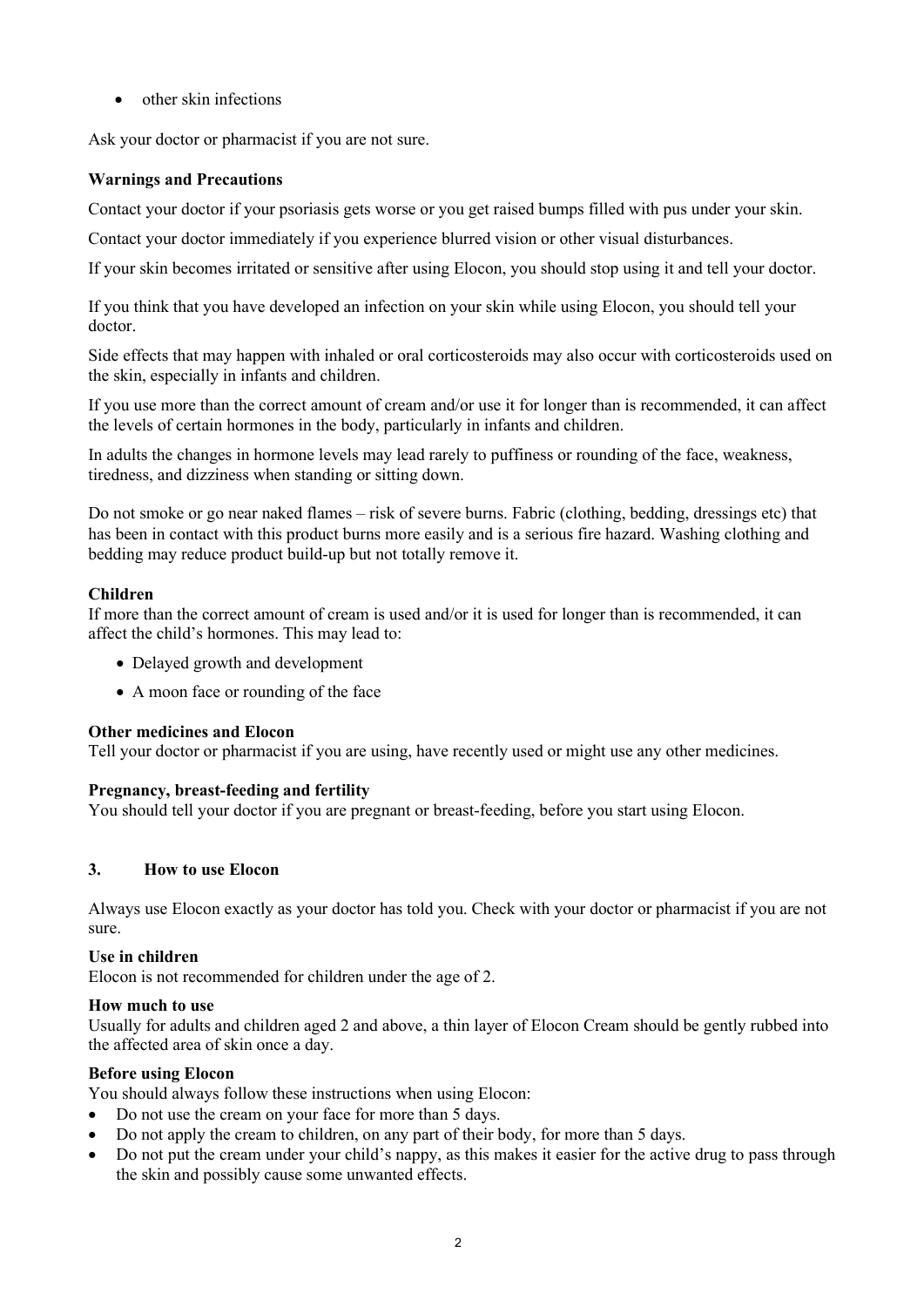- You should check with your doctor before covering the treated areas with a bandage or plaster. Treated areas on the face or in children should not be covered with a bandage or plaster.
- You should not use a large amount of cream on large areas of the body for a long time (for example every day for many weeks or months).
- Do not use in or around your eyes, including eye-lids.

# **If you use more Elocon than you should**

If you (or somebody else) accidentally swallow the cream, it should not produce any problems. However, if you are worried, you should see your doctor.

If you use the cream more often than you should, or on large areas of the body, it can affect some of your hormones. In children, this may affect their growth and development.

If you have not used the cream as you were told to do and have used it too often and/or for a long time, you should tell your doctor.

### **If you forget to use Elocon**

If you forget to use your cream at the right time, use it as soon as you remember, then carry on as before.

### **If you stop using Elocon**

If you have been using Elocon for a long time and your skin problem seems to have got better, you should not suddenly stop using the cream. If you do, you may find that your skin becomes red and you may notice stinging or burning. To avoid this, you should speak to your doctor who will gradually reduce how often you need to use the cream until you stop treatment altogether.

## **4. Possible side effects**

Like all medicines, Elocon can cause side effects, although not everybody gets them.

A few people may find that they suffer from some of the following side effects after using Elocon:

- allergic skin reactions
- bacterial and secondary skin infections
- acne
- inflammation and/or infection of the hair follicles
- thinning of the skin
- red marks with associated prickly heat
- loss of skin colour
- burning
- stinging
- itching
- tingling
- excessive hair growth
- softening of the skin and stretch marks
- blurred vision.

Other side effects that may occur with topical corticosteroids are dry skin, skin irritation, dermatitis, dermatitis around the mouth, and small dilated blood vessels.

### **Reporting of side effects**

If you get any side effects, talk to your doctor, pharmacist or nurse. This includes any possible side effects not listed in this leaflet. You can also report side effects directly via the Yellow Card Scheme at: [www.mhra.gov.uk/yellowcard](http://www.mhra.gov.uk/yellowcard) or search for MHRA Yellow Card in the Google Play or Apple App Store. By reporting side effects, you can help provide more information on the safety of this medicine.

### **5. How to store Elocon**

The cream should be stored below 25°C.